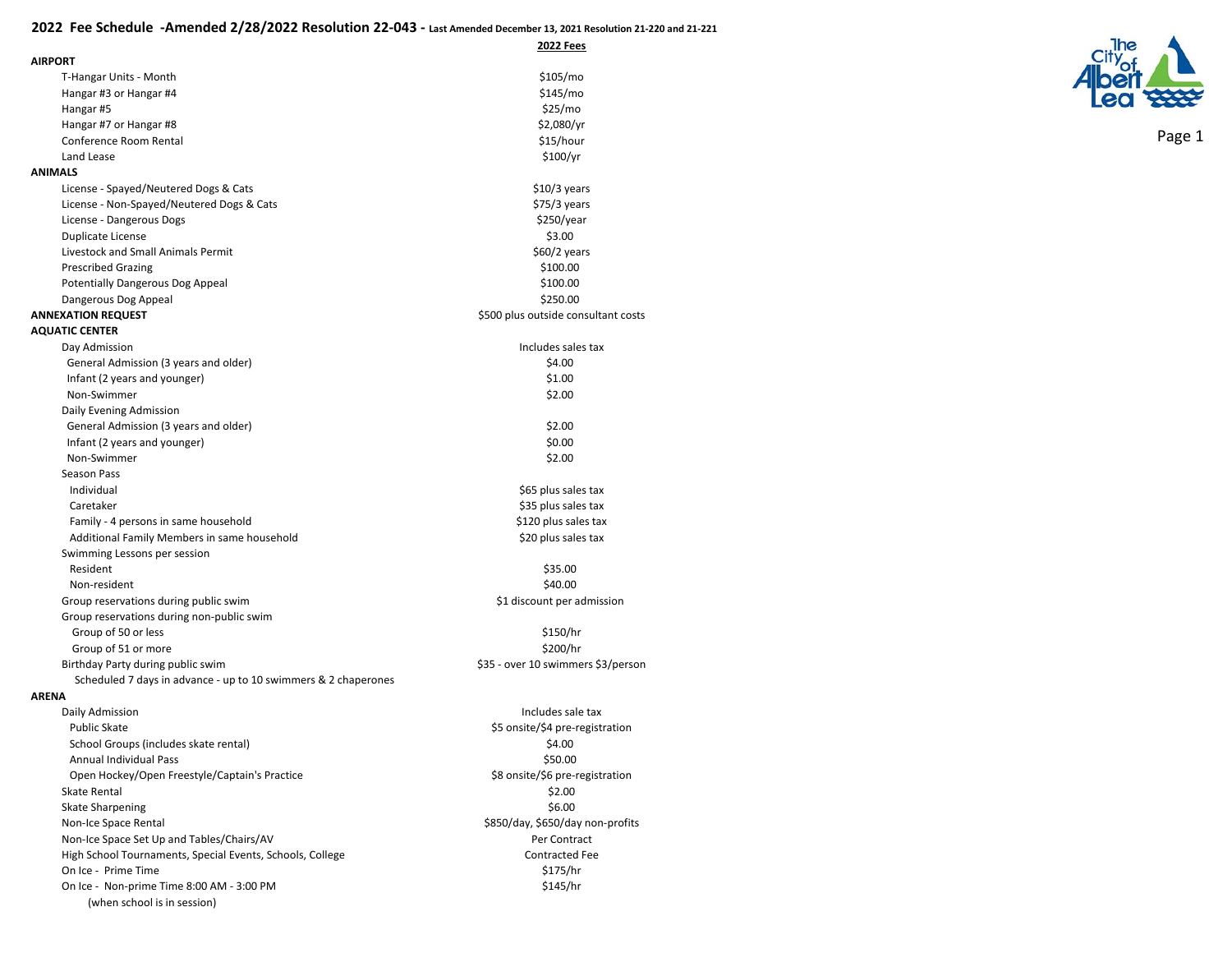|                                                                        | 2022 Fees                                                                                       |
|------------------------------------------------------------------------|-------------------------------------------------------------------------------------------------|
| <b>ARENA - CONTINUED</b>                                               |                                                                                                 |
| On Ice - Non-prime Time (April 1 - August 31)                          | \$145/hr                                                                                        |
| Kennel Club Room                                                       | \$2,000/yr                                                                                      |
| Conference Rooms 1 and 2 (public non-contracted group)                 |                                                                                                 |
| <b>Normal Operating Hours</b>                                          | \$25/hr                                                                                         |
| <b>Outside Normal Operating Hours</b>                                  | \$50/hr                                                                                         |
| <b>Contracted User Groups</b>                                          | Free                                                                                            |
| <b>Birthday Parties</b>                                                | <b>Published in Recreation Brochure</b>                                                         |
| <b>ASSESSMENT SEARCHES</b>                                             |                                                                                                 |
| Certified Division w/PID                                               | \$15/parcel                                                                                     |
| Rush                                                                   | \$25/parcel                                                                                     |
| <b>BILLIARDS/POOL TABLES LICENSE</b>                                   | \$50/yr                                                                                         |
| <b>BOARD OF APPEALS, APPLICATION TO</b>                                | \$500.00                                                                                        |
| <b>BOAT DOCKS</b>                                                      |                                                                                                 |
| Annual Fee - Resident                                                  | \$150.00                                                                                        |
| Annual Fee - Non-resident                                              | \$200.00                                                                                        |
| Removal                                                                | \$150 minimum                                                                                   |
| <b>Floating Dock Slip</b>                                              | \$1,250.00                                                                                      |
| Floating Dock Slip (prorated after Aug 1)                              | \$625.00                                                                                        |
| <b>BOWLING ALLEY LICENSE</b>                                           | \$50/yr                                                                                         |
| <b>BUILDING PERMITS</b>                                                |                                                                                                 |
| Roofing Permit (Residential Only)                                      | \$90.00                                                                                         |
| Siding Permit (Residential Only)                                       | \$90.00                                                                                         |
| Window Permit (Residential Only)                                       | \$75.00                                                                                         |
| Temporary Accessory Structure (6-month)                                | \$100.00                                                                                        |
| Minnesota Surcharge                                                    | \$1.00                                                                                          |
| Valuation                                                              |                                                                                                 |
| $$1 - $500$                                                            | \$20.00                                                                                         |
| \$501 to \$2,000                                                       | \$20 for first \$500 plus \$2.40                                                                |
|                                                                        | for each additional \$100 or fraction thereof                                                   |
| \$2,001 to \$25,000                                                    | \$56 for first \$2,000 plus \$10.80                                                             |
|                                                                        | for each additional \$1,000 or fraction thereof                                                 |
| \$25,001 to \$50,000                                                   | \$304.40 for the first \$25,000 plus \$7.80                                                     |
|                                                                        | for each additional \$1,000 or fraction thereof                                                 |
| \$50,001 to \$100,000                                                  | \$499.40 for the first \$50,000 plus \$5.40                                                     |
| \$100,001 to \$500,000                                                 | for each additional \$1,000 or fraction thereof<br>\$769.40 for the first \$100,000 plus \$4.20 |
|                                                                        | for each additional \$1,000 or fraction thereof                                                 |
| \$500,001 to \$1,000,000                                               | \$2,449.40 for the first \$500,000 plus \$3.60                                                  |
|                                                                        | for each additional \$1,000 or fraction thereof                                                 |
| \$1,000,0001 and up                                                    | \$4,246.80 for the first \$1,000,000 plus \$2.40                                                |
|                                                                        | for each additional \$1,000 or fraction thereof                                                 |
| Surcharge                                                              |                                                                                                 |
| \$1,000,000 or less                                                    | \$.0005 x valuation                                                                             |
| \$1,000,001 to \$2,000,000                                             | \$500 plus \$.004 x valuation over \$1,000,000                                                  |
| \$2,000,001 to \$3,000,000                                             | \$900 plus \$.003 x valuation over \$2,000,000                                                  |
| \$3,000,001 to \$4,000,000                                             | \$1,200 plus \$.002 x valuation over \$3,000,000                                                |
| \$4,000,001 to \$5,000,000                                             | \$1,400 plus \$.001 x valuation over \$4,000,000                                                |
| \$5,000,001 and up                                                     | \$1,500 plus \$.0005 x valuation over \$5,000,000                                               |
| Other Inspections                                                      |                                                                                                 |
| <b>Inspection Outside Normal Business Hours</b>                        | \$40/hr w/ minimum 2 hrs                                                                        |
| Each Re-inspection                                                     | \$40/hr                                                                                         |
| Additional Plan Review Due to Changes                                  | \$40/hr w/ minimum 1/2 hr                                                                       |
| Investigative Fee (no permit)                                          | <b>Permit Doubles</b>                                                                           |
| Plan Review (Charged on all new residential, commercial and industrial | 65% of Building Permit Fee                                                                      |
| construction. Applies to pre-built structures)                         |                                                                                                 |

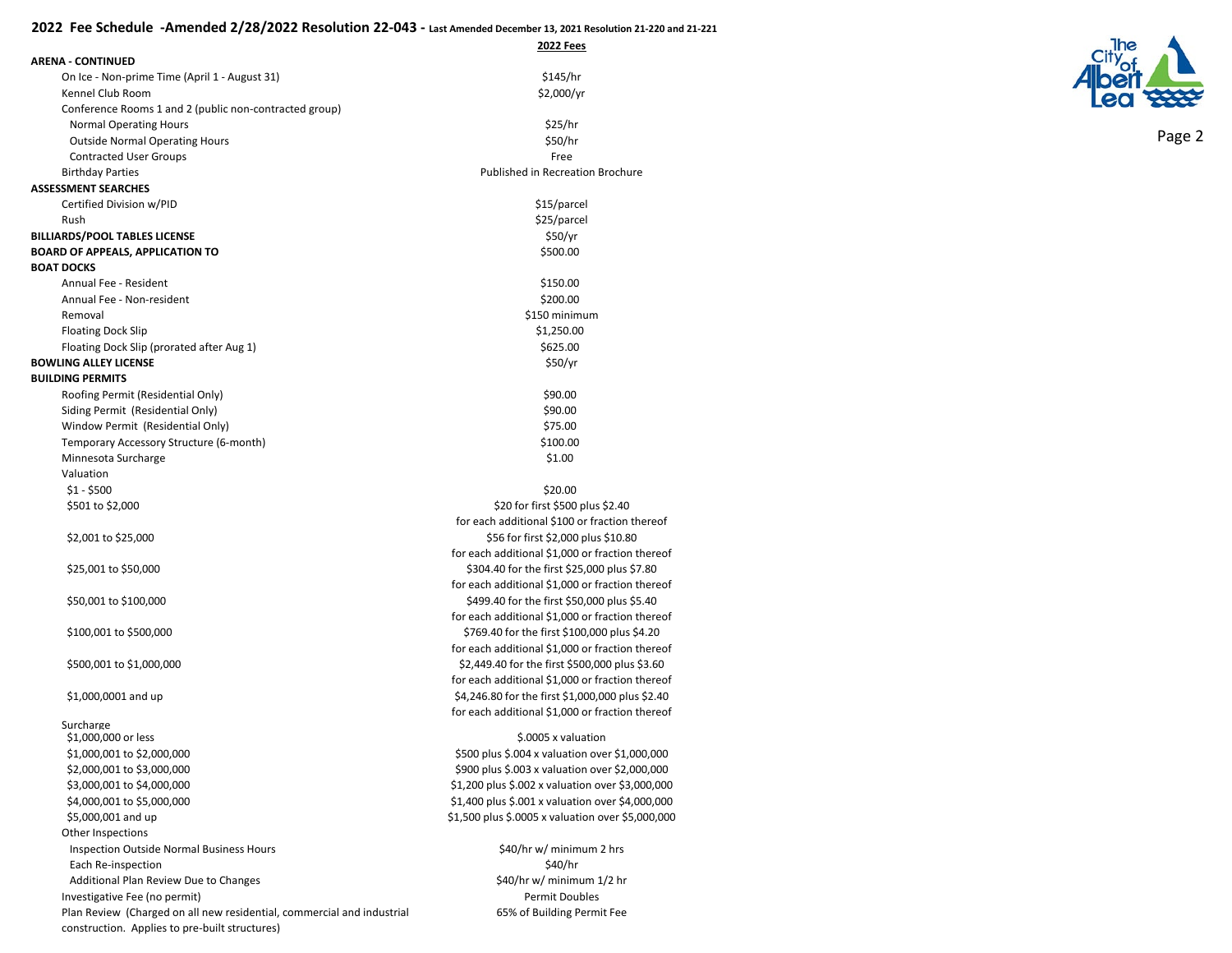|                                                                                                         | <b>2022 Fees</b>                    |
|---------------------------------------------------------------------------------------------------------|-------------------------------------|
| <b>BURN PERMIT</b>                                                                                      | \$30/Fire                           |
| <b>BURN PERMIT, APPEAL PROCESS</b>                                                                      | \$200.00                            |
| <b>CANDIDATE FILING FEE</b>                                                                             | \$25.00                             |
| <b>CERTIFIED COPIES</b>                                                                                 | \$1/page plus sales tax             |
| <b>CIGARETTES/TOBACCO LICENSE</b>                                                                       | \$150/yr                            |
| <b>CITY CENTER RENTAL</b>                                                                               |                                     |
| Room 109                                                                                                | \$15/hr                             |
| Room 213                                                                                                | \$10/hr                             |
| <b>City Council Chambers</b>                                                                            | \$20/hr                             |
| <b>CODE OF ORDINANCES</b>                                                                               |                                     |
| Per Page                                                                                                | \$.50 plus sales tax                |
| Full Copy with Binder                                                                                   | \$300 plus sales tax                |
| Subdivision - Chapter 54                                                                                | \$13 plus sales tax                 |
| Zoning - Chapter 74                                                                                     | \$20 plus sales tax                 |
| Sign Ordinance                                                                                          | \$5 plus sales tax                  |
| <b>COMPREHENSIVE PLAN, Bound</b>                                                                        | \$50 plus sales tax                 |
| <b>CONDITIONAL USE PERMIT APPLICATION FEE</b>                                                           | \$500 plus outside consultant costs |
| DEALERS IN SECONDHAND GOLD, SILVER, JEWELRY                                                             | \$500.00                            |
| <b>ENGINEERING FEES</b>                                                                                 |                                     |
| 429 Assessable Projects Engineered and Construction Oversight by Engineering                            |                                     |
| Engineering, Construction Oversight and Administration                                                  | 7%                                  |
| Misc Items (i.e. soil borings, advertising, outside engineering)                                        | Actual Cost up to 8%                |
| Construction Projects - Designed by Outside Consultant and Construction Oversight by Outside Consultant |                                     |
| Engineering, Oversight and Administration                                                               | <b>Actual Cost</b>                  |
| Construction Projects - Designed by Outside Consultant and Construction Oversight by City               |                                     |
| Engineering                                                                                             | <b>Actual Cost</b>                  |
| Construction Oversight and Administration                                                               | 5%                                  |
| Subdivisions - Design and Construction by Others                                                        | 3% plus Development Agreement       |
| <b>ENVIRONMENTAL STUDY BY INSPECTION</b>                                                                | \$40.00                             |
| EXHIBITIONS, SHOWS (i.e. carnivals, circus)                                                             | \$550.00                            |
| <b>FALSE ALARMS (to include Fire)</b>                                                                   |                                     |
| 1st Offense and 2nd Offense                                                                             | No Penalty                          |
| 3rd Offense                                                                                             | \$50.00                             |
| 4th Offense                                                                                             | \$100.00                            |
| 5th or More Offenses                                                                                    | \$150.00                            |
| Alarm Company Non-compliance Penalty                                                                    | \$100/violation                     |
| <b>FIRE CODE TANK INSTALLATION</b>                                                                      | \$100/tank                          |
| FIRE INSPECTION, COMMERCIAL                                                                             |                                     |
| Initial Inspection and Follow Up Inspection                                                             | \$0.00                              |
| 2nd Follow Up Inspection                                                                                | \$100.00                            |
| Each Inspection After 2nd                                                                               | Fee Doubles from Previous           |
| Sprinkler Pressure Test                                                                                 | \$50.00                             |
| Fire Alarm Inspection                                                                                   |                                     |
| 1 - 10 Devices                                                                                          | \$50.00                             |
| 11 - 20 Devices                                                                                         | \$75.00                             |
| 21 - 40 Devices                                                                                         | \$100.00                            |
| 41 - 100 Devices                                                                                        | \$150.00                            |
| > 100 Devices                                                                                           | \$200.00                            |
| FIRE INSPECTION, MINIMUM HOUSING SINGLE UNIT AND DUPLEX                                                 |                                     |
| Initial Inspection and Re-Inspection                                                                    | \$0.00                              |
| 2nd Re-inspection                                                                                       | \$20.00                             |
| 3rd Re-inspection                                                                                       | \$40.00                             |
| 4th Re-inspection                                                                                       | \$80.00                             |
| Any Additional Re-inspection                                                                            | \$160.00                            |
|                                                                                                         |                                     |

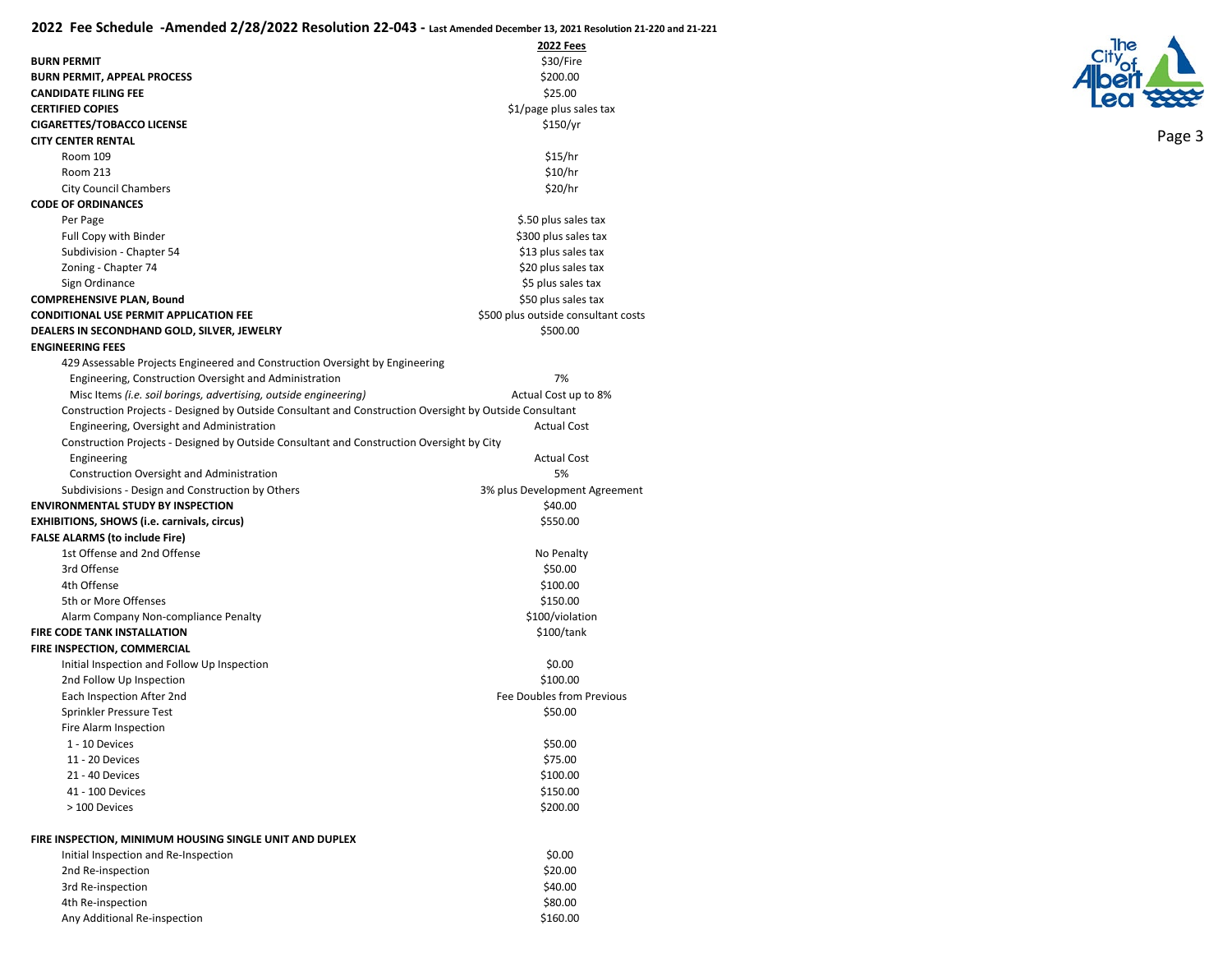**2022 Fees**

| FIRE INSPECTION, MINIMUM HOUSING THREE OR MORE UNITS<br>Initial Inspection and Re-Inspection<br>\$0.00<br>\$40/hr with 1/2 hour minimum<br>2nd Re-inspection<br>3rd Re-inspection<br>\$80/hr with 1/2 hour minimum<br>\$160/hr with 1/2 hour minimum<br>4th Re-inspection<br>\$320/hr with 1/2 hour minimum<br>Any Additional Re-inspection<br>FIRE SAFETY INSPECTION, DEPARTMENT OF HUMAN SERVICES DAYCARE/FOSTER CARE |  |
|-------------------------------------------------------------------------------------------------------------------------------------------------------------------------------------------------------------------------------------------------------------------------------------------------------------------------------------------------------------------------------------------------------------------------|--|
|                                                                                                                                                                                                                                                                                                                                                                                                                         |  |
|                                                                                                                                                                                                                                                                                                                                                                                                                         |  |
|                                                                                                                                                                                                                                                                                                                                                                                                                         |  |
|                                                                                                                                                                                                                                                                                                                                                                                                                         |  |
|                                                                                                                                                                                                                                                                                                                                                                                                                         |  |
|                                                                                                                                                                                                                                                                                                                                                                                                                         |  |
|                                                                                                                                                                                                                                                                                                                                                                                                                         |  |
| Initial Inspection<br>\$50.00                                                                                                                                                                                                                                                                                                                                                                                           |  |
| Follow-up Inspection<br>\$50/inspection<br><b>FIRE PROTECTION</b>                                                                                                                                                                                                                                                                                                                                                       |  |
| \$70/hr (2 hour minimum)<br>Personnel                                                                                                                                                                                                                                                                                                                                                                                   |  |
| Per FEMA schedule of equipment rates                                                                                                                                                                                                                                                                                                                                                                                    |  |
| Equipment<br><b>FIRE STATION ROOM RENTAL</b>                                                                                                                                                                                                                                                                                                                                                                            |  |
|                                                                                                                                                                                                                                                                                                                                                                                                                         |  |
| \$37.50/hr<br><b>Training Room</b>                                                                                                                                                                                                                                                                                                                                                                                      |  |
| \$20/hr<br>Conference Room<br><b>FIREWORKS</b>                                                                                                                                                                                                                                                                                                                                                                          |  |
|                                                                                                                                                                                                                                                                                                                                                                                                                         |  |
| Sales within Stores<br>\$100/yr                                                                                                                                                                                                                                                                                                                                                                                         |  |
| \$250/yr<br>Sales within Tents                                                                                                                                                                                                                                                                                                                                                                                          |  |
| Pyrotechnic Display<br>\$500.00                                                                                                                                                                                                                                                                                                                                                                                         |  |
| <b>FLOODPLAIN MAP CHECK FEE</b><br>\$25.00                                                                                                                                                                                                                                                                                                                                                                              |  |
| <b>GARDENS</b><br>Resident - Non-Resident                                                                                                                                                                                                                                                                                                                                                                               |  |
| \$20.00<br>Resident - Brookside, Margaretha or Sparks Avenue                                                                                                                                                                                                                                                                                                                                                            |  |
| Non-Resident - Brookside, Margaretha or Sparks Avenue<br>\$25.00                                                                                                                                                                                                                                                                                                                                                        |  |
| HOTEL/MOTEL INSPECTION (1 inspection conducted in 3 year period)                                                                                                                                                                                                                                                                                                                                                        |  |
| \$435 base fee<br>1-34 Rooms                                                                                                                                                                                                                                                                                                                                                                                            |  |
| 35 Rooms<br>\$435 base fee & \$6 per room                                                                                                                                                                                                                                                                                                                                                                               |  |
| \$435 base fee & \$7 per room<br>36-100 Rooms                                                                                                                                                                                                                                                                                                                                                                           |  |
| \$435 base fee & \$8 per room<br>101 or More Rooms                                                                                                                                                                                                                                                                                                                                                                      |  |
| Fee includes one follow-up inspection.                                                                                                                                                                                                                                                                                                                                                                                  |  |
| \$225.00<br>Each Re-inspection After One                                                                                                                                                                                                                                                                                                                                                                                |  |
| INFLOW AND INFILTRATION, Non-conforming<br>\$50/mo                                                                                                                                                                                                                                                                                                                                                                      |  |
| <b>INTERIM USE PERMIT</b><br>\$500 plus outside consultant costs                                                                                                                                                                                                                                                                                                                                                        |  |
| <b>LIBRARY</b>                                                                                                                                                                                                                                                                                                                                                                                                          |  |
| \$.15/item w/ \$5 maximum<br>Books, Books on Tape, CD's Magazines - 14 days                                                                                                                                                                                                                                                                                                                                             |  |
| \$1/item w/ \$5 maximum<br>DVD's - 7 days                                                                                                                                                                                                                                                                                                                                                                               |  |
| \$1/item w/ \$5 maximum<br>Playaway Views - 14 days                                                                                                                                                                                                                                                                                                                                                                     |  |
| \$1/item w/ \$10 maximum<br>PowerPoint Projector - 24 hours                                                                                                                                                                                                                                                                                                                                                             |  |
| Note: Items may be renewed one time with the exception                                                                                                                                                                                                                                                                                                                                                                  |  |
| of hotspots, tablets and materials with outstanding requests                                                                                                                                                                                                                                                                                                                                                            |  |
| Non-resident Fees (outside Minnesota Reciprocal Plan)<br>\$40/yr/family                                                                                                                                                                                                                                                                                                                                                 |  |
| \$.15/includes sales tax<br>Photocopies and Printouts                                                                                                                                                                                                                                                                                                                                                                   |  |
| Unclaimed Inter-Library Loan<br>\$1.00                                                                                                                                                                                                                                                                                                                                                                                  |  |
| \$3.00<br>Third Replacement Card w/in 12 months                                                                                                                                                                                                                                                                                                                                                                         |  |
| \$2/day w/ \$20 Maximum<br><b>Hotspots and Tablets</b>                                                                                                                                                                                                                                                                                                                                                                  |  |
|                                                                                                                                                                                                                                                                                                                                                                                                                         |  |
| <b>LIQUOR LICENSE, Intoxicating</b>                                                                                                                                                                                                                                                                                                                                                                                     |  |
| \$200/yr<br>Club, On-Sale                                                                                                                                                                                                                                                                                                                                                                                               |  |
| \$400/yr<br>Wine On-Sale                                                                                                                                                                                                                                                                                                                                                                                                |  |
| \$200/yr & State License Fee<br>Consumption & Display                                                                                                                                                                                                                                                                                                                                                                   |  |
| \$450/yr<br>Off-Sale                                                                                                                                                                                                                                                                                                                                                                                                    |  |
| On-Sale<br>\$2,000/yr                                                                                                                                                                                                                                                                                                                                                                                                   |  |
| Investigative Fee for New Applications                                                                                                                                                                                                                                                                                                                                                                                  |  |
| \$75.00<br>Individual Ownership                                                                                                                                                                                                                                                                                                                                                                                         |  |
| Partnership Ownership<br>\$100.00                                                                                                                                                                                                                                                                                                                                                                                       |  |
| <b>Corporation Ownership</b><br>\$125.00                                                                                                                                                                                                                                                                                                                                                                                |  |

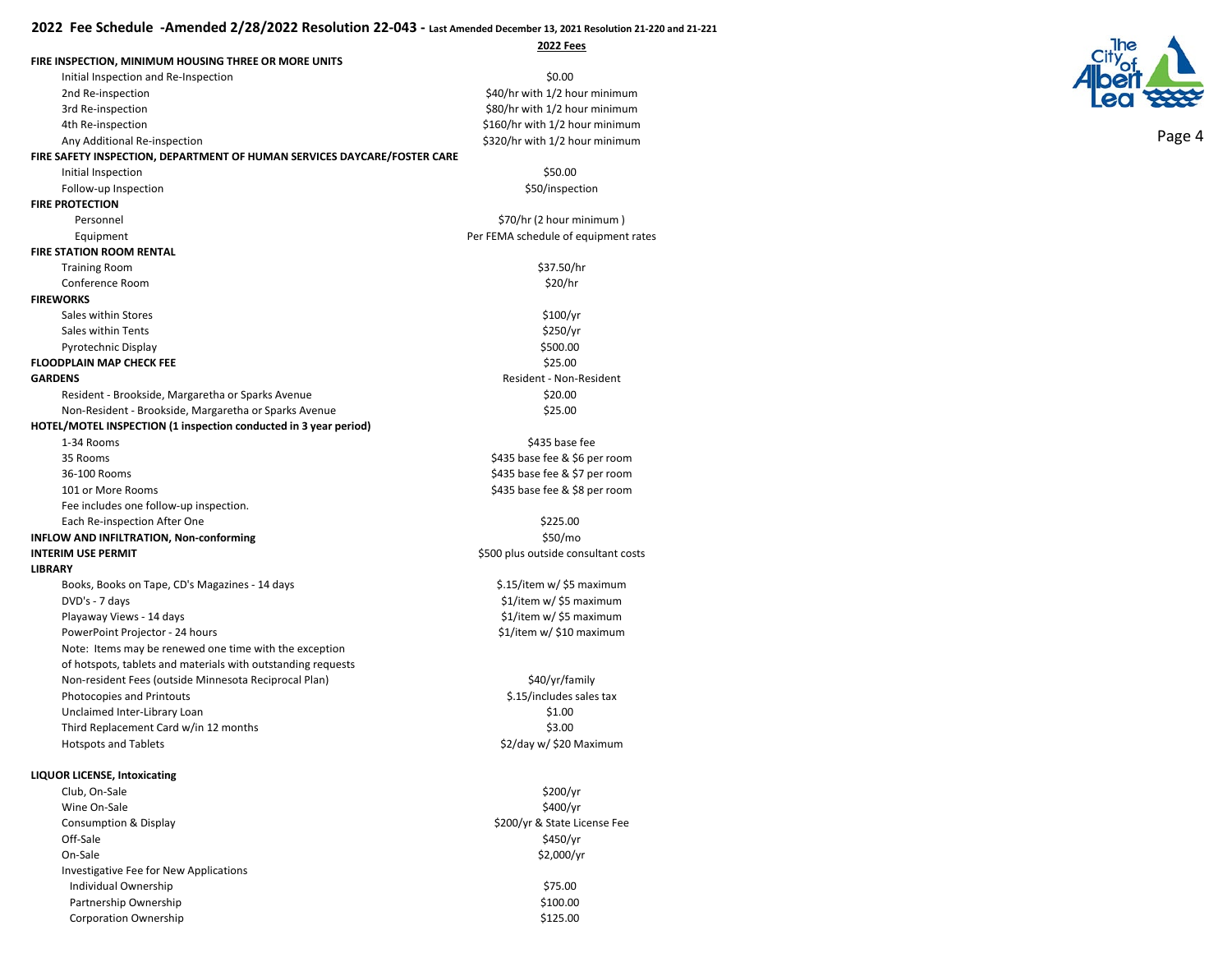|                                                                     | <b>2022 Fees</b>            |
|---------------------------------------------------------------------|-----------------------------|
| Sunday On-Sale                                                      | \$200/yr                    |
| LIQUOR LICENSE, Intoxicating - CONTINUED                            |                             |
| Temporary Off-Premises On-Sale                                      | \$25/day                    |
| 2:00 AM Closing                                                     | \$500/yr                    |
| LIQUOR LICENSE, 3.2 Percent                                         |                             |
| Club On-Sale                                                        | \$150/yr                    |
| Off-Sale                                                            | \$200/yr                    |
| On-Sale                                                             | \$200/yr                    |
| Temporary                                                           | \$25/day                    |
| Seasonal 6 months - only issued with consumption and display permit | \$100.00                    |
| <b>MAIN CORRIDOR URBAN RENEWAL GRANT APPLICATION FEE</b>            | \$75.00                     |
| <b>MAPS</b>                                                         |                             |
| City - Small (includes sales tax)                                   | \$5.35                      |
| City - Large (29" x 37") (includes sales tax)                       | \$7.70                      |
| Zoning (includes sales tax)                                         | \$10.70                     |
| Xerox Reproductions - 24" x 36" (includes sales tax)                | \$5.35                      |
| Computer Generated Mylar - 24" x 36" (includes sales tax)           | \$26.75                     |
| Computer Generated Bond - 24" x 36" (includes sales tax)            | \$21.40                     |
| <b>MASSAGE THERAPIST LICENSE</b>                                    | \$75/year                   |
| <b>MECHANICAL AMUSEMENT DEVICE LICENSE</b>                          |                             |
| <b>Arcade Amusement Machines</b>                                    | \$15/location, \$15/machine |
| Distributor                                                         |                             |
| <b>MECHANICAL PERMITS</b>                                           | \$200/yr                    |
|                                                                     |                             |
| Permit                                                              | \$35.00                     |
| Minnesota Surcharge                                                 | \$1.00                      |
| <b>Forced Air Furnace</b>                                           |                             |
| Through 100,000 BTU                                                 | \$9.00                      |
| Over 100,000 BTU                                                    | \$11.00                     |
| Vented Infrared Gas Heating System                                  | \$9.00                      |
| Hot Water or Steam Boiler                                           |                             |
| Through 100,000 BTU or through 3 HP                                 | \$9.00                      |
| Through 500,000 BTU or 15 HP                                        | \$11.50                     |
| Through 1,000,000 BTU or 30 HP                                      | \$22.50                     |
| Through 1,750,000 BTU or 50 HP                                      | \$33.50                     |
| Over 1,750,000 BTU or 50 HP                                         | \$56.00                     |
| Air Conditioner                                                     |                             |
| 1 HP to 3 Tons                                                      | \$9.00                      |
| 15 HP to 15 Tons                                                    | \$16.50                     |
| 15 Tons to 30 Tons                                                  | \$22.50                     |
| Over 30 Tons                                                        | \$33.50                     |
| Unit Heater, Recessed Wall or Floor Mounted                         | \$9.00                      |
| Bath Exhaust Fan or Range Hood                                      | \$9.00                      |
| <b>Commercial Exhaust Fans</b>                                      | \$9.00                      |
| Air Handling Units                                                  | \$9.00                      |
| <b>Gas Piping</b>                                                   | \$6.50                      |
| Other Inspections                                                   |                             |
| Inspections Outside Normal Business Hours                           | \$40.00                     |
| Each Re-inspection                                                  | \$40.00                     |
| Additional Plan Review Due to Changes                               | \$40.00                     |
| Investigative Fee (no permit)                                       | Permit Doubles              |
| MOBILE FOOD CARTS AND MOBILE FOOD VEHICLES                          |                             |
| <b>Annual Permit</b>                                                | \$250.00                    |
| Temporary Permit (3 consecutive days)                               | \$60.00                     |
| One-Day Permit                                                      | \$25.00                     |

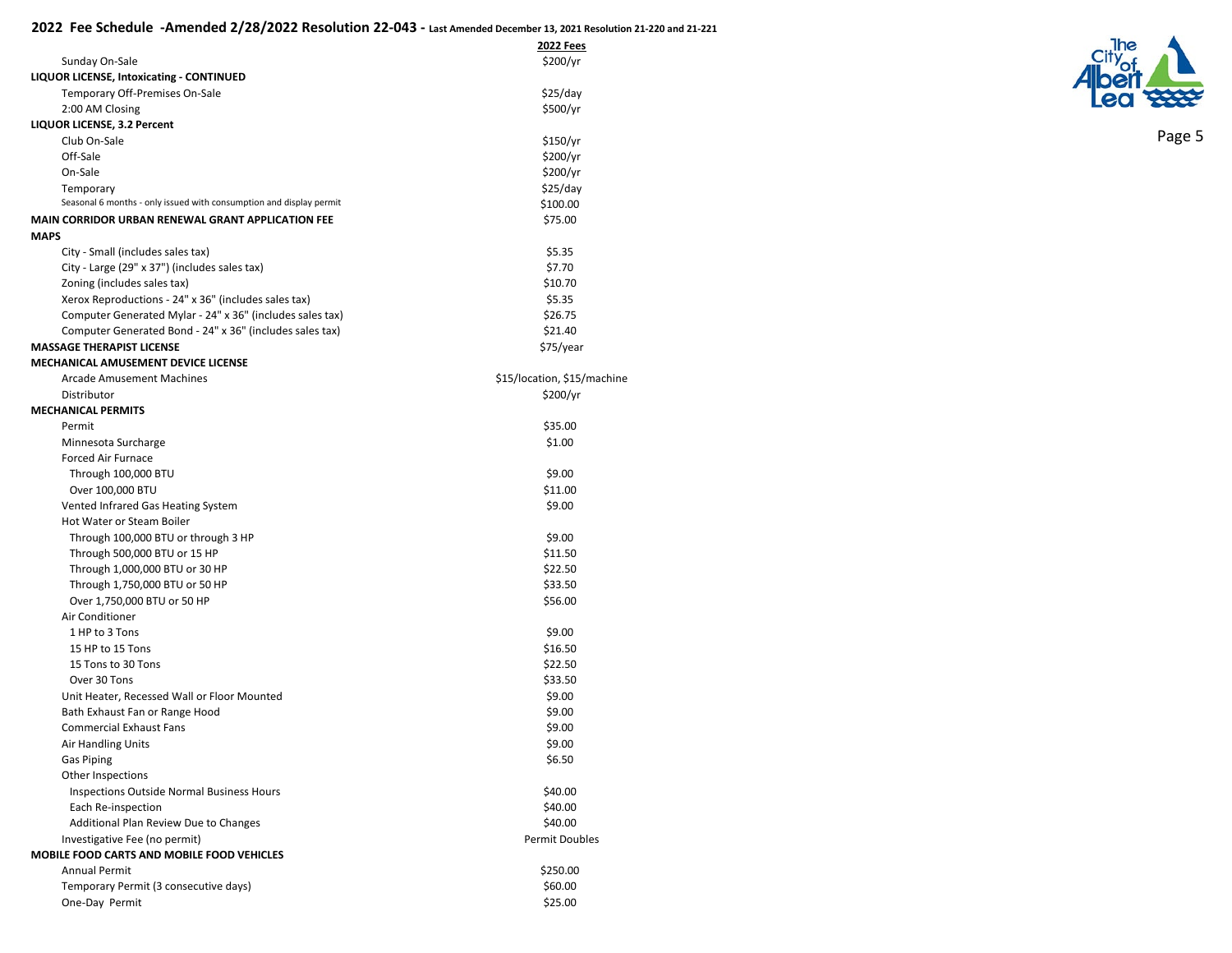**2022 Fees**

\$25/field/game  $$250/day$  $$30/hr$ 

> \$50/game  $$15/hr$

\$30/hr - Non-resident \$35/hr \$25/hr - Non-resident \$30/hr

\$30/hr - Non-resident \$35/hr

\$55/hr - Non-resident \$60/hr

\$20/hr - Non Resident \$25/hr \$15/hr - Non-resident \$20/hr

| Summer or Normal                          | \$150.00 |
|-------------------------------------------|----------|
| Winter or Incomplete                      | \$175.00 |
| Inspections Outside Normal Business Hours | \$40.00  |
| Each Re-inspection                        | \$40.00  |
|                                           | $\cdots$ |

## **NATURAL GAS LINE BREAKS, Standby \$150/hr \$150/hr \$150.00**<br>NSF CHECK \$30.00 **NSF CHECK** \$30.00

### **NUISANCE VIOLATIONS**

| Weed/Grass Mowing                          | Actual Costs per Annual Contract  |  |
|--------------------------------------------|-----------------------------------|--|
| Weed/Grass Mowing completed by Parks Dept. | \$50/hr                           |  |
| Refuse                                     | <b>Actual Costs</b>               |  |
| Junk Vehicles                              | Actual Costs of Towing & Disposal |  |
| Administrative Fee                         | \$75.00                           |  |
| <b>Nuisance Violation Appeal</b>           | \$200.00                          |  |

## **PARK FACILITY**

| J.M. Snyder Softball Fields                                           |                                           |                      |
|-----------------------------------------------------------------------|-------------------------------------------|----------------------|
|                                                                       | Fields, Prepped for Game                  | \$25/field/ga        |
|                                                                       | Tournament - Includes 8hrs/day City Staff | \$250/day            |
|                                                                       | <b>Additional Staff Time</b>              | \$30/hr              |
| Hayek Regulation Baseball Field                                       |                                           |                      |
|                                                                       | Field, Prepped for Game                   | \$50/game            |
|                                                                       | <b>Additional Staff Time</b>              | \$15/hr              |
| <b>PARK RESERVATION RENTALS</b>                                       |                                           |                      |
| Band shell/Gazebo                                                     |                                           | \$30/hr - Non-reside |
| Pavilion (North and South)                                            |                                           | \$25/hr - Non-reside |
| Bancroft Bay Park Shelter                                             |                                           | <b>NA</b>            |
| Cottage                                                               |                                           | \$30/hr - Non-reside |
| Cottage - Key Deposit                                                 |                                           | \$100.00             |
| <b>Cottage - Cleaning Deposit</b>                                     |                                           | \$200.00             |
| <b>Edgewater Bay Pavilion</b>                                         |                                           | \$55/hr - Non-reside |
| Edgewater Bay Pavilion - All Day (8:00 AM - 12:00 AM)                 |                                           | \$800/day            |
| Edgewater Bay Pavilion - Key Deposit                                  |                                           | \$100.00             |
| <b>Edgewater Bay Pavilion - Cleaning Deposit</b>                      |                                           | \$200.00             |
| Pioneer Park Pavilion w/ kitchenette                                  |                                           | \$20/hr - Non Reside |
| Pioneer Park Pavilion w/out kitchenette                               |                                           | \$15/hr - Non-reside |
| Pioneer Park - Key Deposit                                            |                                           | \$100.00             |
| Pioneer Park - Cleaning Deposit                                       |                                           | \$200.00             |
| Park Reservation Rentals 50% off for non-profit organizations Mon-Thu |                                           |                      |
| (must present non-profit document)                                    |                                           |                      |
| <b>PARK MAINTENANCE</b>                                               |                                           |                      |
| Snow Removal                                                          |                                           | \$60/hr              |
| Chaus Domain Luis front and loader                                    |                                           | $6400$ $\mu$         |

| Snow Removal                                                         | \$60/hr                             |
|----------------------------------------------------------------------|-------------------------------------|
| Snow Removal w/ front end loader                                     | \$100/hr                            |
| <b>Weed/Grass Mowing</b>                                             | \$50/hr                             |
| <b>Tree Trimming</b>                                                 | Varies - See PW Rate                |
| Administrative Fee                                                   | \$30.00                             |
| <b>PARKING VIOLATIONS - These fines do not include State Charges</b> |                                     |
| <b>Parking Violations</b>                                            | \$13.00                             |
| <b>Physically Handicapped Parking Violations</b>                     | \$200.00                            |
| Note: See Code of Ordinance for specifics                            |                                     |
| PAWNSHOP/PAWN BROKER LICENSE                                         | \$500/yr                            |
| <b>PHOTOCOPY</b>                                                     | \$.25/page plus sales tax           |
| PLANNED DEVELOPMENT APPLICATION FEE                                  | \$500 plus outside consultant costs |
| INTERSTATE DEVELOPMENT DISTRICT REVIEW (IDD)                         | \$250.00                            |
| PLANNING AND ZONING CERTIFICATIONS                                   | No Charge                           |

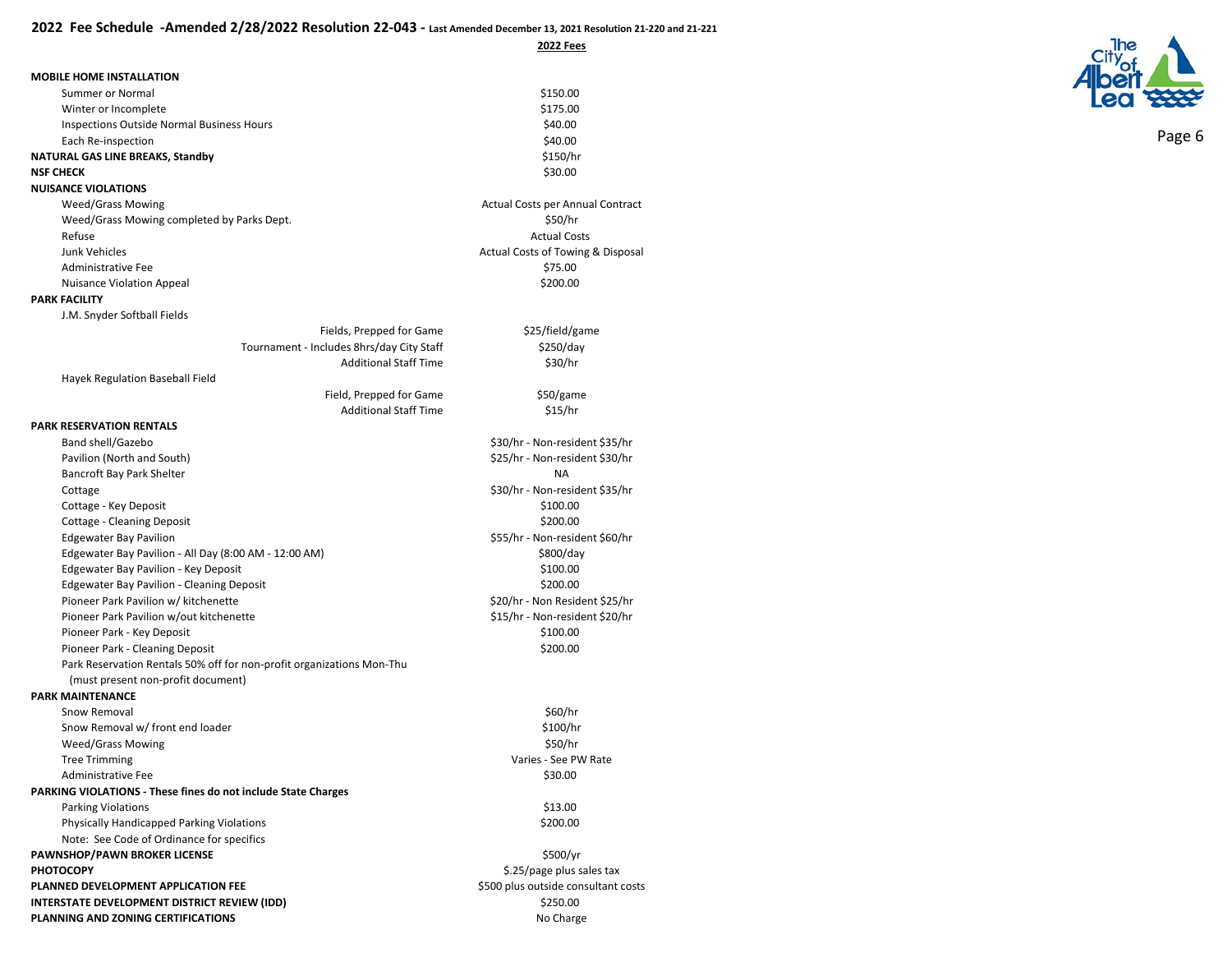**2022 Fees**

| <b>PLATS</b>                                                            |                                    |
|-------------------------------------------------------------------------|------------------------------------|
| Preliminary                                                             | \$500.00                           |
| Final                                                                   | \$500.00                           |
| Administrative Plat/Survey                                              | \$500.00                           |
| Administrative Plat/Survey Minor                                        | \$150.00                           |
| <b>PLUMBING</b>                                                         |                                    |
| Surcharge                                                               | \$1.00                             |
| Investigative Fee - Failure to Apply                                    | <b>Fees Doubled</b>                |
| <b>Piping Permit</b>                                                    | \$35.00                            |
| Each Fixture                                                            | \$3.00                             |
| Each Re-inspection                                                      | \$5.00                             |
| <b>Inspections Outside Normal Business Hours</b>                        | \$30.00                            |
| Each Re-inspection                                                      | \$30.00                            |
| Inspection for Which No Fee is Specified                                | \$30.00                            |
| Additional Plan Review Due to Changes                                   | \$30.00                            |
| <b>POLICE PROTECTION</b>                                                |                                    |
| Standard                                                                | \$100/hr (2 hr minimum)            |
| Holidays                                                                | \$120/hr (2 hr minimum)            |
| PRE-TREATMENT PERMIT (5 year term)                                      | \$1,000.00                         |
| PROTECTION PLAN FOR HOME SERVICE LINES                                  | \$5.50 per month w/opt out option  |
| <b>PUBLIC WORKS RATES</b>                                               |                                    |
| Vac Truck (includes labor)                                              | \$200/hr                           |
| Pickup 3/4 ton and smaller                                              | \$25/hr                            |
| Street Sweeper - Commercial Use (includes labor)                        | \$260/2 hr minimum                 |
| Sewer Inspection Camera Trailer/ Pickup Commercial Use (includes labor) | \$380/2 hr minimum                 |
| Locator                                                                 | \$50/hr                            |
| Labor Rate                                                              | \$50/hr                            |
| 1 ton and larger (including F550), Out-Front Bower Blower, Chipper      | \$50/hr                            |
| Vac Truck - Commercial Use (includes labor)                             | \$500/2 hr minimum                 |
| Steel Drum/Rubber Tire Roller/Mini Excavator                            | \$55/hr                            |
| Compact Tractor/Skid Steer                                              | \$60/hr                            |
| Single Axle Dump Truck                                                  | \$65/hr                            |
| Tandem Axle, Aerial Bucket, Flusher, Dozer, Backhoe, Flail Mower        | \$75/hr                            |
| Sewer Inspection Camera Trailer                                         | \$75/hr                            |
| Wheel Loader - 2 yd and smaller                                         | \$75/hr                            |
| <b>Street Sign Replacement</b>                                          | \$75/sign                          |
| Portable Generator - 75KW or larger                                     | \$80/hr                            |
| Wheel Loader - larger than 2 yd, Street Sweeper                         | \$85/hr                            |
| Motor grader                                                            | \$95/hr                            |
| Street Sign Post Replacement                                            | $$30$ /post                        |
| 3" Pump                                                                 | \$100/day                          |
| 4" Pump                                                                 | \$150/day                          |
| 6" Pump                                                                 | \$250/day                          |
| <b>RECREATION PROGRAMS</b>                                              | Published in Recreation Brochure   |
| <b>REFUSE HAULERS</b>                                                   |                                    |
| Residential                                                             | \$100/yr                           |
| Commercial                                                              | \$275/yr                           |
| Industrial                                                              | \$300/yr                           |
| <b>RENTAL HOUSING</b>                                                   |                                    |
| License                                                                 |                                    |
| Single Unit - 3 year term                                               | \$60.00                            |
| Duplex - 3 year term                                                    | \$120.00                           |
| 3-24 Units - 3 year term                                                | \$150 for first 3 units, plus \$30 |

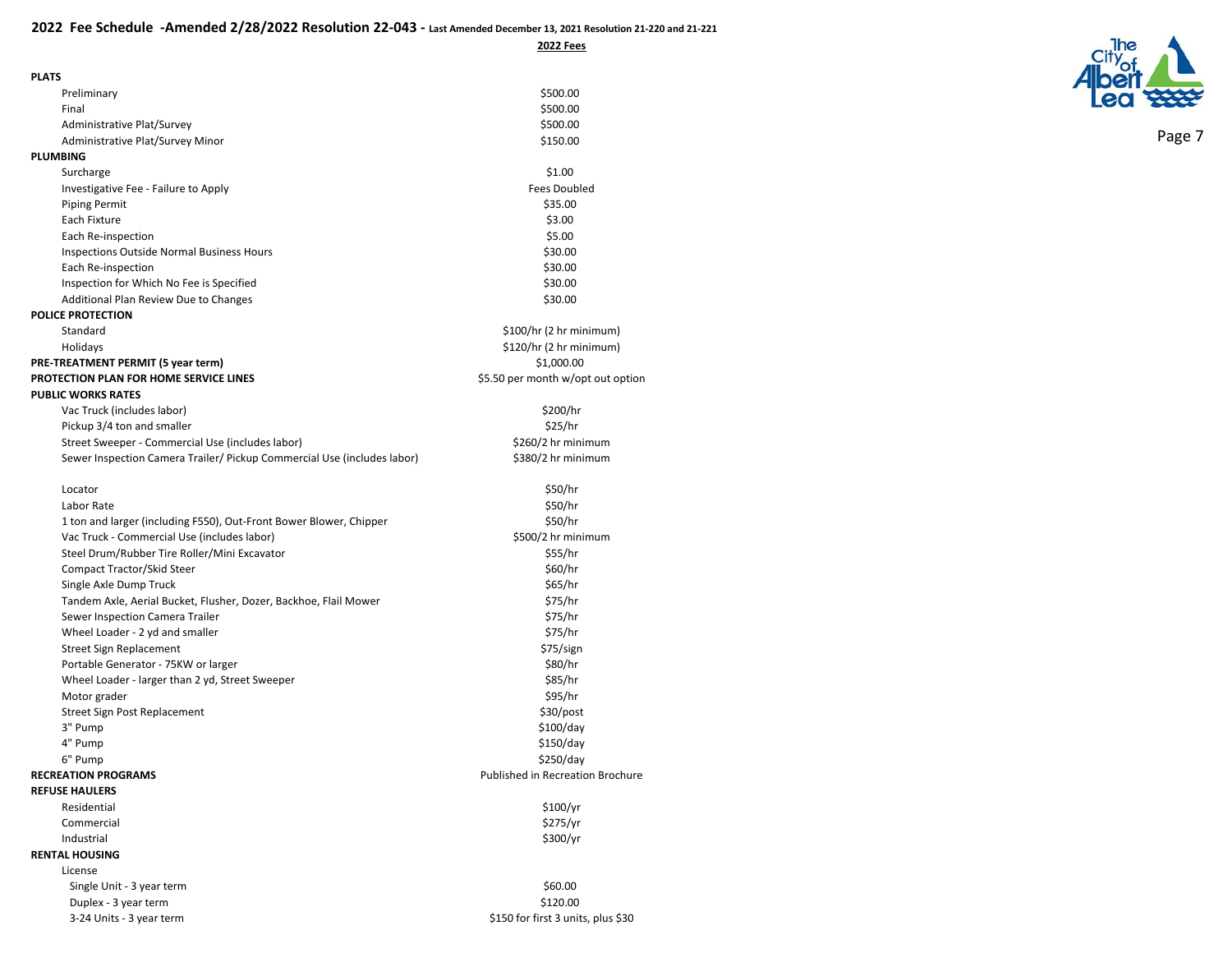**2022 Fees**

for each additional unit

for each additional unit<br>\$785 for first 25 units, plus \$5

for each additional unit<br>\$785 for first 25 units, plus \$5

for each additional unit

#### **RENTAL HOUSING - CONTINUED**

25 Plus Unit - 3 year term  $\frac{5785}{25}$  for first 25 units, plus \$5

MHFA Financed Complex - 4 year term

MHFA Financed Complex - 5 year term with 24 hour staff

| License Transfer                                   | \$20.00                           |
|----------------------------------------------------|-----------------------------------|
| Re-inspection fees                                 |                                   |
| Single Unit and Duplex                             |                                   |
| First re-inspection                                | \$0.00                            |
| Second re-inspection                               | \$20.00                           |
| Third re-inspection                                | \$40.00                           |
| Fourth re-inspection                               | \$80.00                           |
| Any additional re-inspection                       | \$160.00                          |
| Three or More Units                                |                                   |
| First re-inspection                                | \$0.00                            |
| Second re-inspection                               | \$40/hr with 1/2 hr minimum       |
| Third re-inspection                                | \$80/hr with 1/2 hr minimum       |
| Fourth re-inspection                               | \$160/hr with 1/2 hr minimum      |
| Any additional re-inspection                       | \$320/hr with 1/2 hr minimum      |
| <b>Administrative Penalty</b>                      |                                   |
| Single Unit and Duplex                             | \$200.00                          |
| Three or More Units                                | License Fee Doubles               |
| <b>SAMPLING FEE</b>                                |                                   |
| General                                            | \$125/event                       |
| <b>Industrial Metals</b>                           | \$300/event                       |
| SANITARY SEWER, BILLING RATES                      |                                   |
| Base Service Charge (based on meter size)          | (5% increase Sewer rate increase) |
| 5/8"                                               | \$17.50                           |
| $3/4"$ (1.5 times flow rate of 5/8" meter)         | \$26.25                           |
| 1" (2.5 times flow rate of 5/8" meter)             | \$43.75                           |
| 1 1/2" (5 times flow rate of 5/8" meter)           | \$87.50                           |
| 2" (8 times flow rate of 5/8" meter)               | \$140.00                          |
| 3" (16 times flow rate of 5/8" meter)              | \$280.00                          |
| 4" (25 times flow rate of 5/8" meter)              | \$437.50                          |
| 6" (50 times flow rate of 5/8" meter)              | \$875.00                          |
| Consumption per Cubic Foot                         | .02239/Cubic Foot                 |
| Industrial Limits per 100 lbs                      |                                   |
| BOD's                                              | \$29.30                           |
| <b>Suspended Solids</b>                            | \$27.50                           |
| <b>TKN</b>                                         | \$70.30                           |
| SANITARY SEWER AND WATER CONNECTION INSPECTION FEE |                                   |
| Sewer or Water Connection Inspection Fee           | \$20.00                           |
| Investigative Fee - Failure to Apply               | <b>Fee Doubles</b>                |
| SANITARY SEWER AND WATER DEVELOPMENT               |                                   |
| Residential                                        |                                   |
| Sewer Access Charge - Standard                     | \$1,000/access                    |
| Water Access Charge - Standard                     | \$800/access                      |
| Commercial/Industrial                              |                                   |
|                                                    |                                   |
| Sewer Access Charge                                | \$2,000/acre                      |

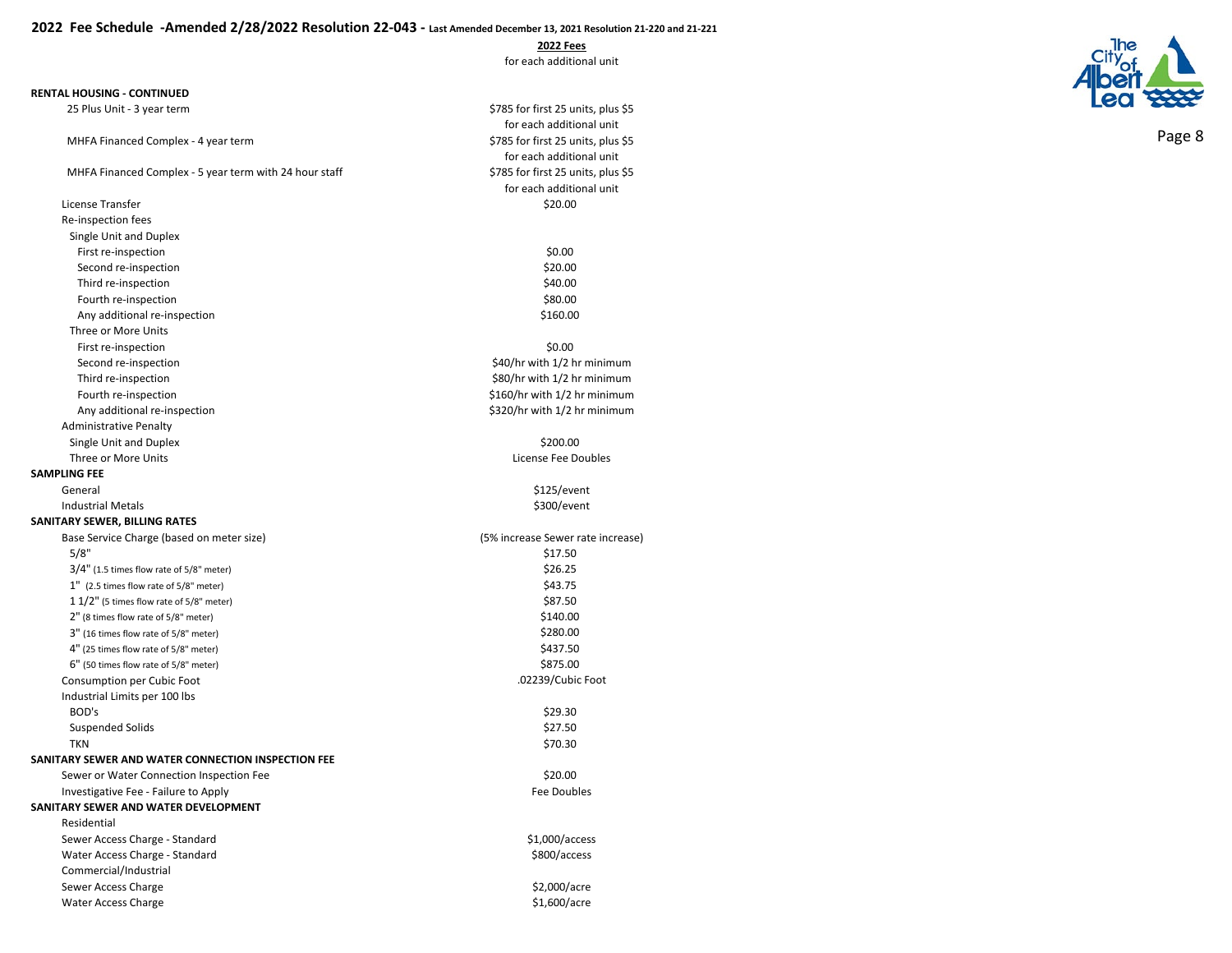**SENIOR CENTER** Membership

**SEPTIC TANK HAULERS**  Under  $1,000$  gal 1,001 - 2,000 gal Over 2,000 gal

Main Room #1 and Kitchen

**SEXUALLY ORIENTED BUSINESS LICENSE**

Meeting Room #1, Meeting Room #2 and Craft Room

Application amd Investigative Fee/Annual Fee

| \$30.00                |  |  |
|------------------------|--|--|
| \$40/hr plus sales tax |  |  |
| \$25/hr plus sales tax |  |  |
| \$60.00                |  |  |
| \$120.00               |  |  |
| \$.06/gal              |  |  |
| \$1,000 Each           |  |  |
| \$1,200.00             |  |  |



| SHORELAND ALTERATION AFTER THE FACT PERMIT              | \$1,200.00                                |              |  |
|---------------------------------------------------------|-------------------------------------------|--------------|--|
| <b>SIGN FEE, PORTABLE</b>                               | \$60.00                                   |              |  |
| <b>SIGN HANGER LICENSE</b>                              | \$75/yr                                   |              |  |
| <b>SIGN PERMIT FEES</b>                                 |                                           |              |  |
| Permit - \$.50 square feet                              | \$10 Minimum/\$100 Maximum                |              |  |
| Investigative Fee for Failure to Apply                  | Fee Doubles                               |              |  |
| <b>SOLID WASTE DISPOSAL</b>                             | <b>Resident</b>                           | Non-resident |  |
| Appliances                                              | \$22.00                                   | \$24.00      |  |
| Mixed Municipal Solid Waste (per cubic yard)            | \$22.40                                   | \$28.90      |  |
| Per tire, Car                                           | \$5.00                                    | \$10.00      |  |
| Per tire, Car Tire with Rim                             | \$10.00                                   | \$20.00      |  |
| Per tire, Truck                                         | \$14.00                                   | \$28.00      |  |
| Per tire, Tractor, Small under 30" Diameter             | \$20.00                                   | \$40.00      |  |
| Per tire, Tractor, Medium 30"- 46" Diameter             | \$40.00                                   | \$80.00      |  |
| Per tire, Tractor, Large over 46" or wide               | \$60.00                                   | \$120.00     |  |
| Per tire, Truck or Farm with Rim add to above rates     | \$10.00                                   | \$20.00      |  |
| Uncovered loads                                         | \$25.00                                   | \$40.00      |  |
| Brush per pickup                                        | \$5.00                                    | \$10.00      |  |
| Yard Waste - Residential Annual Permit                  | \$13.00                                   | \$18.50      |  |
| Yard Waste - Commercial Annual Permit                   | \$130.00                                  | \$185.00     |  |
| <b>Demolition Waste</b>                                 |                                           |              |  |
| Under 300 cubic yards                                   | \$14.25                                   | \$18.90      |  |
| 300 cubic yards and greater                             | \$9.45                                    | \$14.70      |  |
| Non-Profit/Public Users                                 | \$5.00                                    | \$6.00       |  |
| <b>Electronic Recycling</b>                             |                                           |              |  |
| Keyboards/Home and Office Telephones                    | \$6.00                                    | \$8.00       |  |
| Laptops/Computer Peripherals/Fax/VCRs/Printers/Stereos  | \$10.00                                   | \$15.00      |  |
| CPU's/Computer Monitors                                 | \$12.50                                   | \$18.00      |  |
| Printers, Large                                         | \$20.00                                   | \$30.00      |  |
| Televisions, up to 30"                                  | \$25.00                                   | \$35.00      |  |
| Televisions, 30" and larger/Console Stereo/Photocopiers | \$40.00                                   | \$50.00      |  |
| SPECIAL ASSESSMENTS, Interest Rate                      |                                           |              |  |
| Delinquent Utility Bills, Accounts Receivable           | 2% over current year bond true interest % |              |  |
| <b>SPECIAL EVENTS PERMIT</b>                            |                                           |              |  |
| Administrative Fee (30 days prior to event)             | \$25.00                                   |              |  |
| Administrative Fee (Less than 30 days prior to event)   | \$50.00                                   |              |  |
| <b>SPRINKLER</b>                                        |                                           |              |  |
| Permit                                                  | 1% of installation cost, \$25 minimum     |              |  |
| Inspection Outside of Normal Hours                      | \$40.00                                   |              |  |
| Each Re-inspection (1/2 hour minimum)                   | \$40.00                                   |              |  |
| Additional Plan Review (1/2 hour minimum)               | \$40.00                                   |              |  |
| Investigative Fee (no permit)                           | <b>Permit Doubles</b>                     |              |  |
| <b>STORAGE RATE FOR SEIZED CARS</b>                     | \$50/mo                                   |              |  |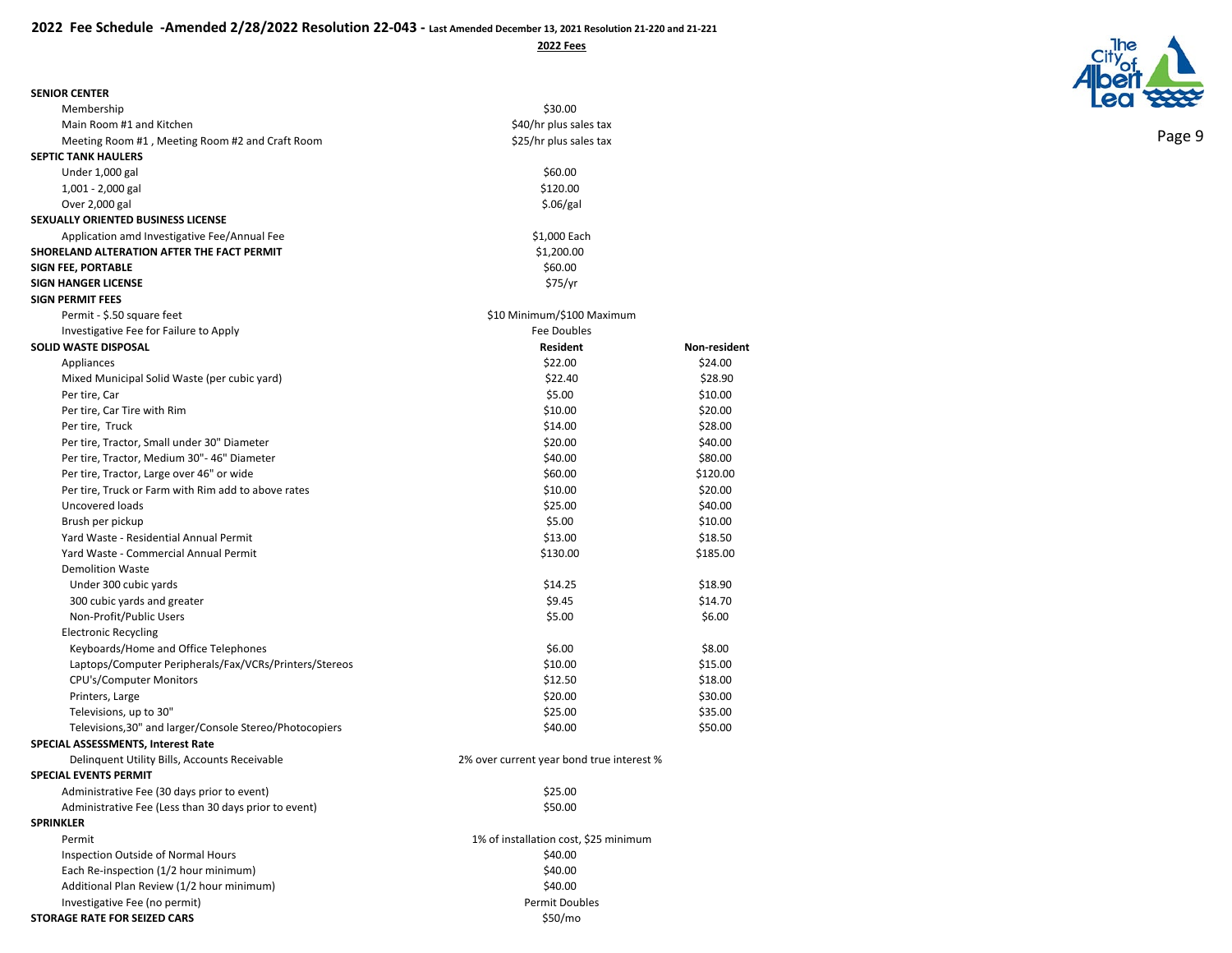| <b>STREET OPENINGS</b> |  |
|------------------------|--|
|                        |  |

| Bituminous 3' x 6' - (\$11.10/sf)                         | \$200.00                            |
|-----------------------------------------------------------|-------------------------------------|
| Concrete 3' x 6' - (\$12.50/sf)                           | \$225.00                            |
| Curb & Gutter, Remove and Replace                         | \$25/lin ft                         |
| Sidewalk                                                  | \$30/lin ft                         |
| Gravel Street 3' x 6' - (\$5.56/sf)                       | \$100.00                            |
| TAX ABATEMENT APPLICATION                                 | \$175                               |
| <b>TAX INCREMENT</b>                                      | \$1,000 plus costs                  |
| <b>TAXI LICENSE</b>                                       | \$100/yr                            |
| TEMPORARY RIGHT OF WAY PERMIT                             | \$10/event                          |
| THEATER LICENSE, MOVIE                                    |                                     |
| Seating through 499 people                                | \$50/yr                             |
| Seating 500+ people                                       | \$100/yr                            |
| <b>TOWERS, CELLULAR</b>                                   |                                     |
| <b>Small Cell Tower Application/Permit</b>                | \$1,500.00                          |
| Small Cell Tower Annual Rent                              | \$175/year/site                     |
| Small Cell Tower Annual Rent (if after July - first year) | \$100/first year/site               |
| TREE TRIMMER LICENSE                                      | \$75/yr                             |
| VACATIONS (Streets, Alleys, etc.)                         | \$500 plus outside consultant costs |
| <b>VARIANCE FROM ZONING ORDINANCE</b>                     | \$500 plus outside consultant costs |
| <b>WATER, BILLING RATES</b>                               | Base Rate x Flow Rate               |
| Base Service Charge (based on meter size)                 |                                     |
| 5/8"                                                      | \$18.20                             |
| $3/4"$ (1.5 times flow rate of 5/8" meter)                | \$27.30                             |
| 1" (2.5 times flow rate of 5/8" meter)                    | \$45.50                             |
| $11/2"$ (5 times flow rate of 5/8" meter)                 | \$91.00                             |
| 2" (8 times flow rate of 5/8" meter)                      | \$145.60                            |
| 3" (16 times flow rate of 5/8" meter)                     | \$291.20                            |
| 4" (25 times flow rate of 5/8" meter)                     | \$455.00                            |
| 6" (50 times flow rate of 5/8" meter)                     | \$910.00                            |
| Residential Consumption per Cubic Foot                    |                                     |
| Usage From 0 - 800                                        | .01964/Cubic Foot                   |
| Usage From 801 - 2,500                                    | .02455/Cubic Foot                   |
| Usage over $> 2,500$                                      | .02945/Cubic Foot                   |
| Commercial/Industrial Consumption per 1,000 cu ft         |                                     |
| $0 - 100,000$                                             | .01964/Cubic Foot                   |
| >100,000                                                  | .01267/Cubic Foot                   |
| Senior Citizen Discount                                   | Removes base service charges        |
| <b>WATER FOR CONSTRUCTION</b>                             |                                     |
| Up to 10,000 gallons                                      | \$75/Yr                             |
| Up to 20,000 gallons                                      | \$150/yr                            |
| > 20,000 gallons                                          | \$19.65/1,000 ft                    |
| <b>WATER METERS (with Flange Kit)</b>                     |                                     |
| Deposit                                                   | \$150.00                            |
| 5/8"                                                      | \$275.00                            |
| 3/4"                                                      | \$327.00                            |
| 1"                                                        | \$425.00                            |
| 11/2"                                                     | \$825.00                            |
| 2" Turbo                                                  | \$1,040.00                          |
| 3" Turbo                                                  | \$1,921.00                          |
| 4" Turbo                                                  | \$2,239.00                          |
| 6" Turbo                                                  | \$4,121.00                          |
| 2" Compound                                               | \$2,010.00                          |
|                                                           |                                     |